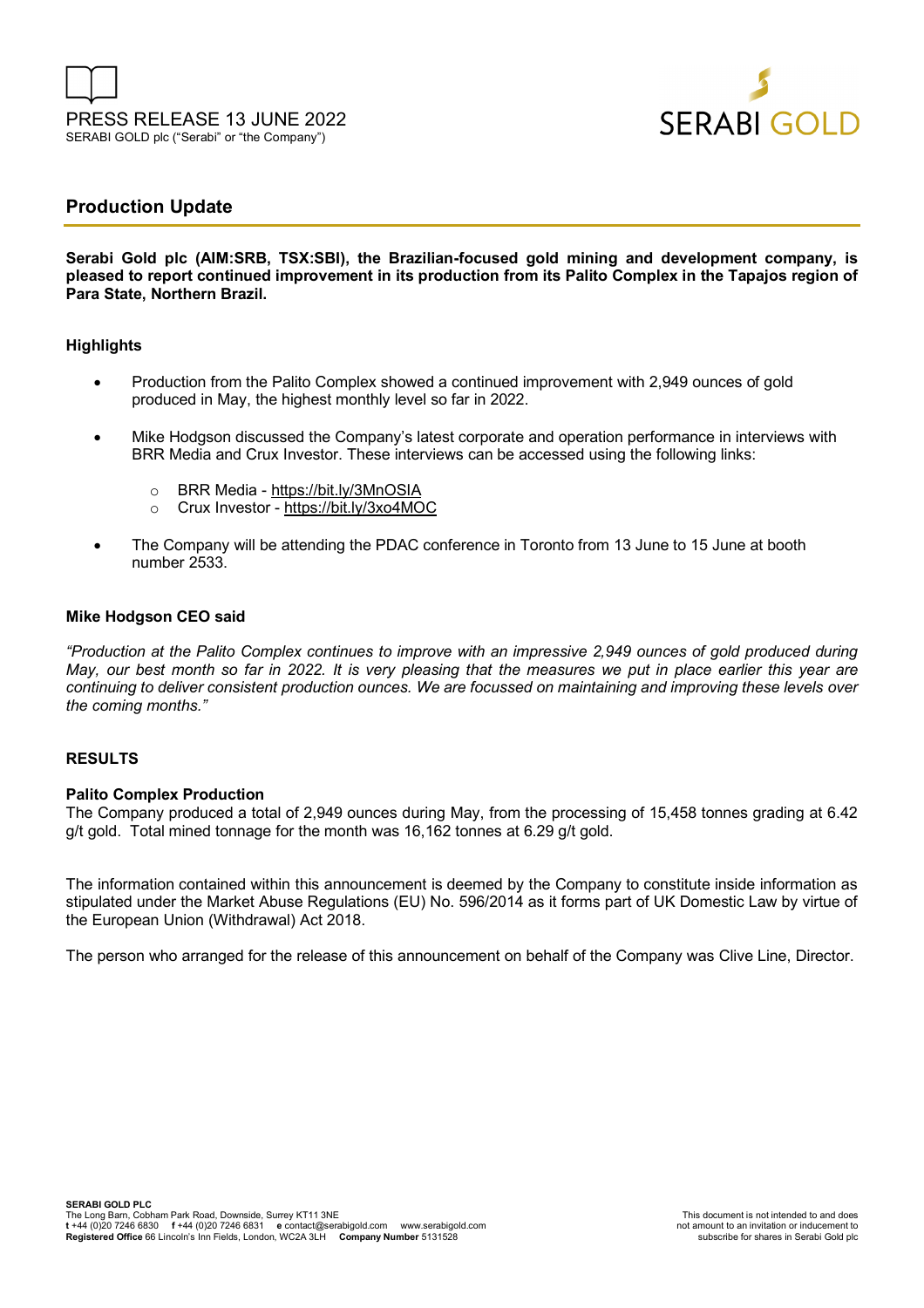

SERABI GOLD plc ("Serabi" or "the Company")

## **Enquiries**

# **SERABI GOLD plc**

**Michael Hodgson t +**44 (0)20 7246 6830<br>Chief Executive **m** +44 (0)7799 473621 m +44 (0)7799 473621

**Clive Line** t +44 (0)20 7246 6830<br>Finance Director **m** +44 (0)7710 151692 m +44 (0)7710 151692

**e** contact@serabigold.com

www.serabigold.com

#### **BEAUMONT CORNISH Limited**

**Nominated Adviser & Financial Adviser**  Roland Cornish / Michael Cornish **t** +44 (0)20 7628 3396

#### **PEEL HUNT LLP Joint UK Broker**

Ross Allister / Alexander Allen **t** +44 (0)20 7418 9000

#### **TAMESIS PARTNERS LLP**

**Joint UK Broker** Charlie Bendon/ Richard Greenfield **t** +44 (0)20 3882 2868

## **CAMARCO**

**Financial PR** Gordon Poole / Emily Hall **t** +44 (0)20 3757 4980

Copies of this announcement are available from the Company's website at www.serabigold.com.

#### **See www.serabigold.com for more information and follow us on twitter @Serabi\_Gold**

#### **GLOSSARY OF TERMS**

The following is a glossary of technical terms:

| "Ag"                           | means silver.                                                                                                                                                                                                                                                                                                                                                                                                                                   |
|--------------------------------|-------------------------------------------------------------------------------------------------------------------------------------------------------------------------------------------------------------------------------------------------------------------------------------------------------------------------------------------------------------------------------------------------------------------------------------------------|
| "Au"                           | means gold.                                                                                                                                                                                                                                                                                                                                                                                                                                     |
| "assay"                        | in economic geology, means to analyse the proportions of metal in a rock or overburden sample; to<br>test an ore or mineral for composition, purity, weight or other properties of commercial interest.                                                                                                                                                                                                                                         |
| "CIM"                          | means the Canadian Institute of Mining, Metallurgy and Petroleum.                                                                                                                                                                                                                                                                                                                                                                               |
| "chalcopyrite"                 | is a sulphide of copper and iron.                                                                                                                                                                                                                                                                                                                                                                                                               |
| "Cu"                           | means copper.                                                                                                                                                                                                                                                                                                                                                                                                                                   |
| "cut-off grade"                | the lowest grade of mineralised material that qualifies as ore in a given deposit; rock of the lowest<br>assay included in an ore estimate.                                                                                                                                                                                                                                                                                                     |
| "dacite porphyry<br>intrusive" | a silica-rich igneous rock with larger phenocrysts (crystals) within a fine-grained matrixi                                                                                                                                                                                                                                                                                                                                                     |
| "deposiť"                      | is a mineralised body which has been physically delineated by sufficient drilling, trenching, and/or<br>underground work, and found to contain a sufficient average grade of metal or metals to warrant<br>further exploration and/or development expenditures; such a deposit does not qualify as a<br>commercially mineable ore body or as containing ore reserves, until final legal, technical, and<br>economic factors have been resolved. |
| "electromagnetics"             | is a geophysical technique tool measuring the magnetic field generated by subjecting the sub-<br>surface to electrical currents.                                                                                                                                                                                                                                                                                                                |
| "garimpo"                      | is a local artisanal mining operation                                                                                                                                                                                                                                                                                                                                                                                                           |
| "garimpeiro"                   | is a local artisanal miner.                                                                                                                                                                                                                                                                                                                                                                                                                     |
| "geochemical"                  | refers to geological information using measurements derived from chemical analysis.                                                                                                                                                                                                                                                                                                                                                             |
| "geophysical"                  | refers to geological information using measurements derived from the use of magnetic and electrical<br>readings.                                                                                                                                                                                                                                                                                                                                |
| "geophysical<br>techniques"    | include the exploration of an area by exploiting differences in physical properties of different rock<br>types. Geophysical methods include seismic, magnetic, gravity, induced polarisation and other<br>techniques; geophysical surveys can be undertaken from the ground or from the air.                                                                                                                                                    |
| "gossan"                       | is an iron-bearing weathered product that overlies a sulphide deposit.                                                                                                                                                                                                                                                                                                                                                                          |
| "grade"<br>"g/t"               | is the concentration of mineral within the host rock typically quoted as grams per tonne $(g/t)$ , parts<br>per million (ppm) or parts per billion (ppb).<br>means grams per tonne.                                                                                                                                                                                                                                                             |